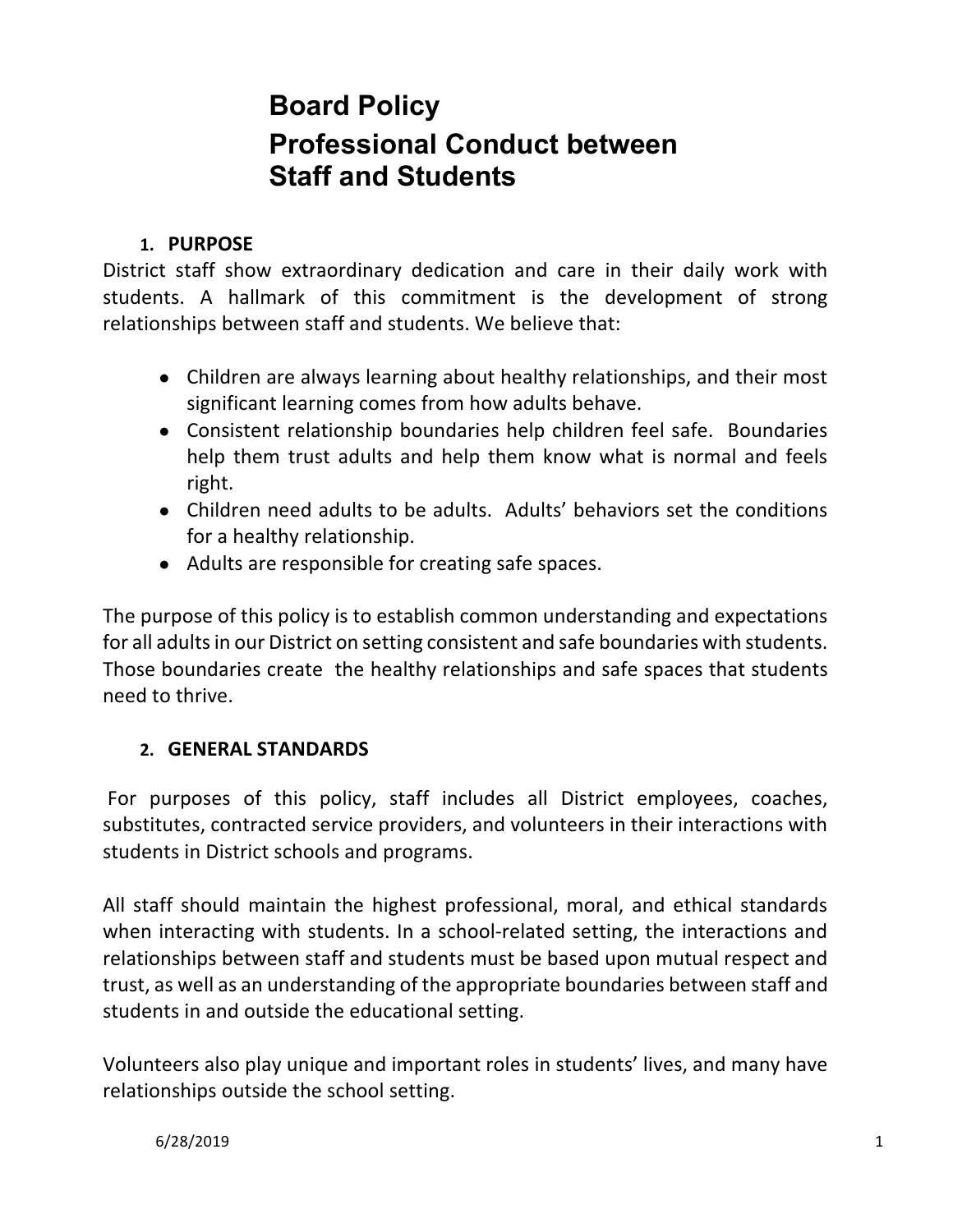As such, volunteers are not subject to some of the provisions of this policy, however, the District still expects them to maintain appropriate conduct with students when they are engaged in District-authorized activities.

### **3. GUIDELINES FOR INTERACTIONS BETWEEN STAFF AND STUDENTS**

The interactions and relationships between staff and students should be based upon mutual respect and trust, an understanding of the appropriate boundaries between adults and students in and outside of the educational setting, and consistency with the educational mission of the schools. Staff are required to complete annual training provided by the District on sexual conduct prevention to provide guidance and establish appropriate professional boundaries for studentstaff interactions.

Staff will not intrude on a student's physical and emotional boundaries unless the intrusion is necessary to serve an educational or physical, mental and/or emotional health purpose. An educational purpose is one that relates to the staff's duties in the District. Any appearance of impropriety should be avoided.

Staff shall use good judgment in their relationships with students beyond their work responsibilities and/or outside the school setting and shall avoid excessive informal and social involvements with individual students. In addition to regular classroom instruction and extracurricular activities, appropriate occasions when staff may interact with students beyond the school day include before and after care, tutoring to improve students' academic skills, mentoring that provides students with positive role models, and hosting school-sanctioned or schoolsponsored activities and events that reinforce positive behaviors.

One-to-one tutoring and mentoring offered during school or non-school hours must take place at the school unless the principal or appropriate supervisor has received prior notification of an off-site location. When one-to-one tutoring or mentoring take place away from the school, written permission from the parent/guardian must be obtained. Volunteers on district property must be under the supervision of a district staff member.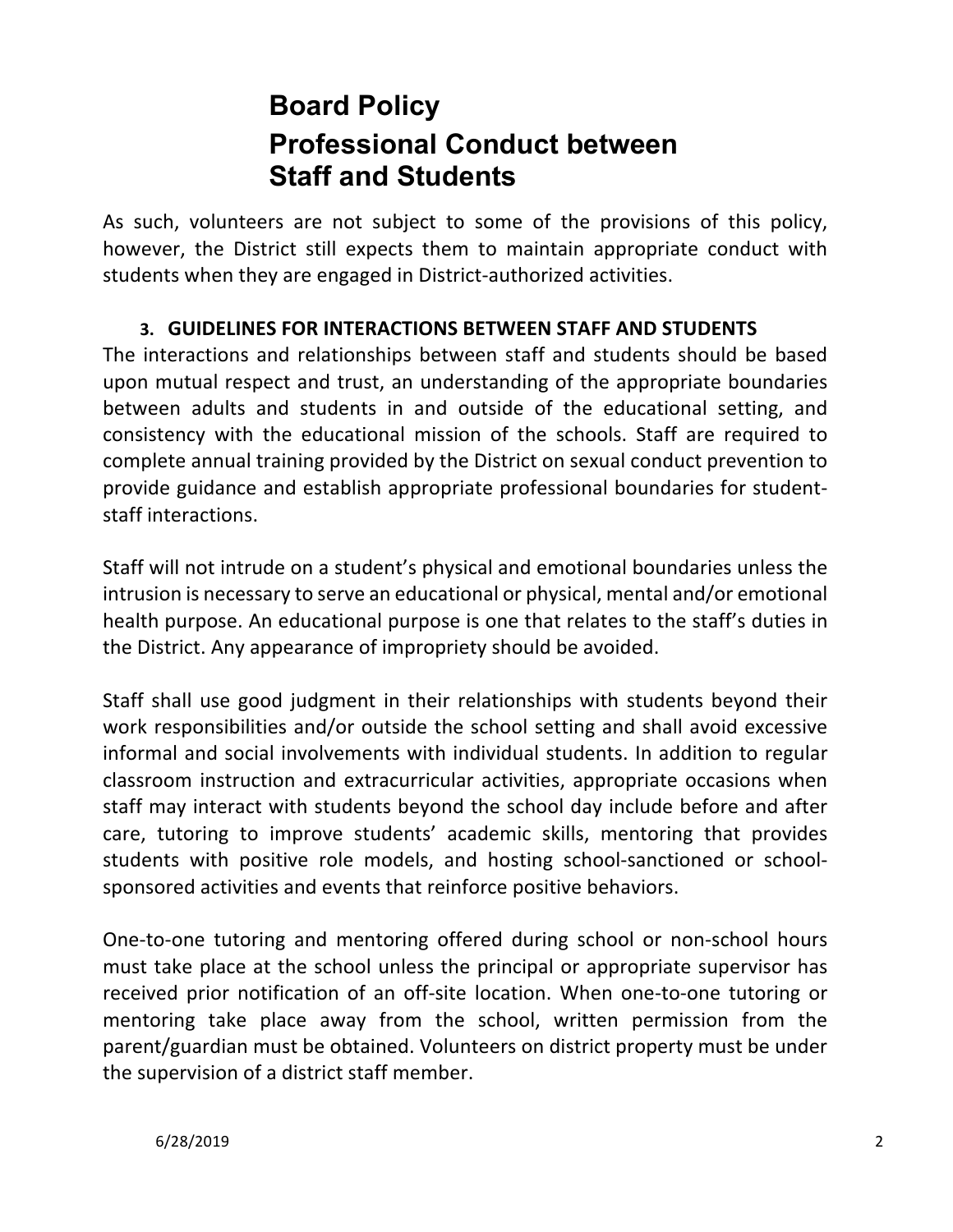Even during these and similar events during non-school hours, staff are acting in their professional capacity and must maintain the highest ethical standards.

### **4. BOUNDARY VIOLATIONS**

A boundary violation is behavior or interaction by a staff member with a student that has no legitimate educational purpose and has the potential to abuse or cause harm to the student. Staff is expected to refrain from boundary violations.

Examples of conduct that violates professional staff/student boundaries includes, but is not limited, to the following:

- Any type of conduct that would be considered sexual harassment under the District's Non-Discrimination/Anti-Harassment Policy (1.80.020-P);
- Having any sexual physical contact with a student;
- Engaging in a romantic or sexual relationship with a student, even if the student is no longer a minor;
- Dating, flirting with or propositioning a student;
- Showing pornography to a student;
- Discussing, writing, texting, transmitting, and/or displaying material to students about sexual topics unrelated to curriculum or a legitimate educational purpose;
- Banter, allusions, jokes or innuendos of a sexual nature with students;
- Singling out a particular student or students for favoritism, special privileges, or exchanging of giftsbeyond the employee-student relationship; in violation of PPS Anti-Harassment Policy 4.30.060-P. or when its purpose is to meet the staff's personal needs rather than the student's needs.
- If a student initiates discussions about the student's personal or family problems, staff are expected to seek guidance from appropriate staff such as their principal or school counselors.;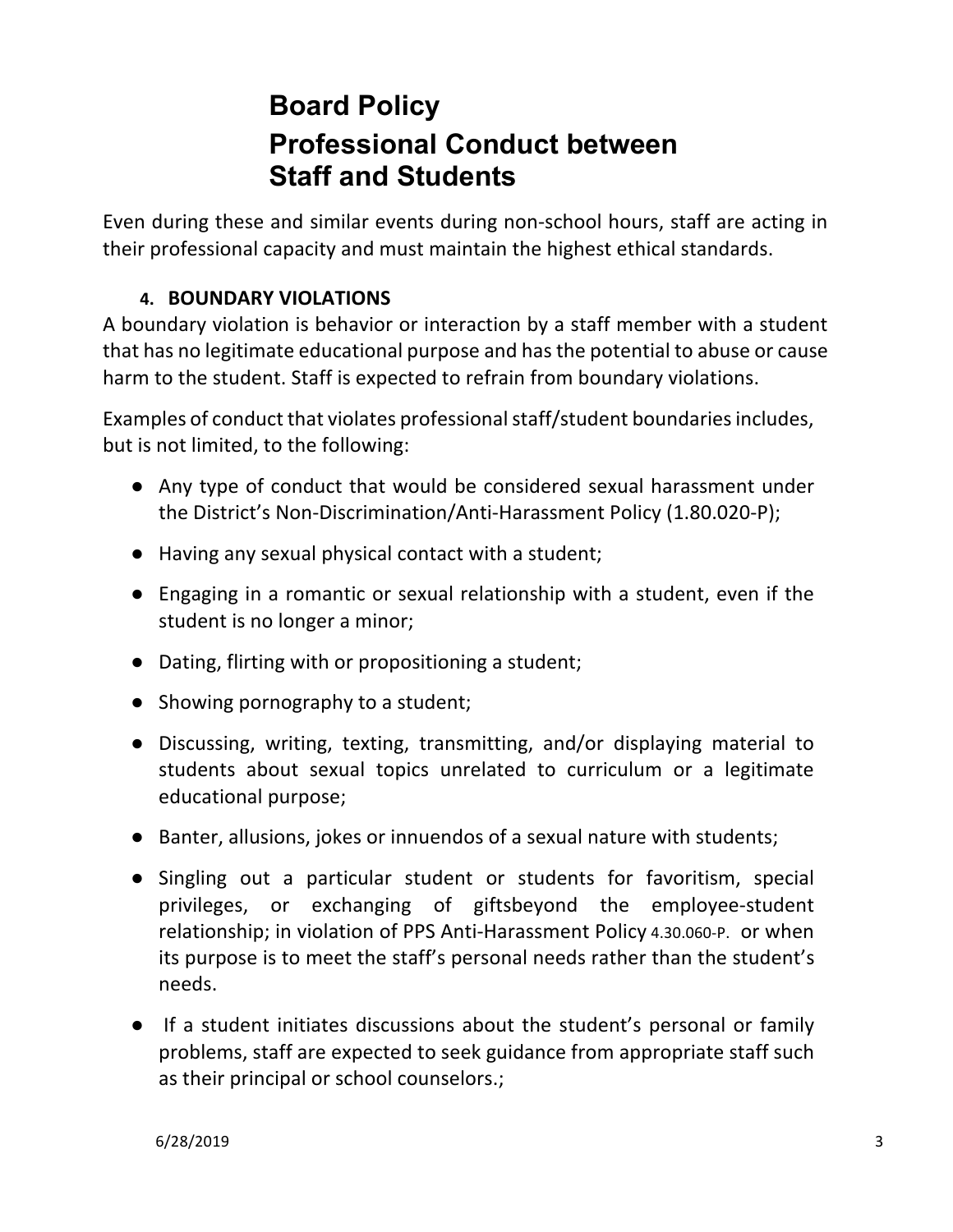- Inviting individual students to the staff member's home without proper chaperones, parental notice and approval unless otherwise noted in "Exceptions" section of the policy;
- $\bullet$
- Observing students who are consuming alcohol, drugs or tobacco without intervening or reporting the conduct to appropriate personnel;
- Sending or accompanying a student on personal errands or travel unrelated to any legitimate educational purpose;
- Disclosing intimate or sexualmatters to a student; unless necessary to serve an educational or physical, mental and/or emotional health purpose of the student.
- Telling a student to keep something secret from other adults;
- Addressing students, or permitting students to address staff members with personalized terms of endearment, pet names, or otherwise in an overly familiar manner that may affect appropriate professional boundaries
- Giving a student a ride alone in a vehicle in a non-emergency situation; and/or;
- Permitting students to engage in behaviors with staff that invade appropriate physical boundaries, e.g., allowing students to give shoulder massages to staff or allowing students to sit on a staff member's lap.

#### *5. SOCIAL MEDIA and ELECTRONIC COMMUNICATIONS:*

The District supports the use of technology to communicate for educational purposes. However, district employees acting in their district capacity are prohibited from inappropriate online socializing, phone calls, texting, skyping, instant messaging, or use of any other telecommunications device, or from engaging in any conduct that violates the law, district policies or other generally recognized professional standards. Employees must conduct themselves in ways that do not distract from or disrupt the educational process. Nothing in this policy prohibits employees, faculty, staff or students from the use of approved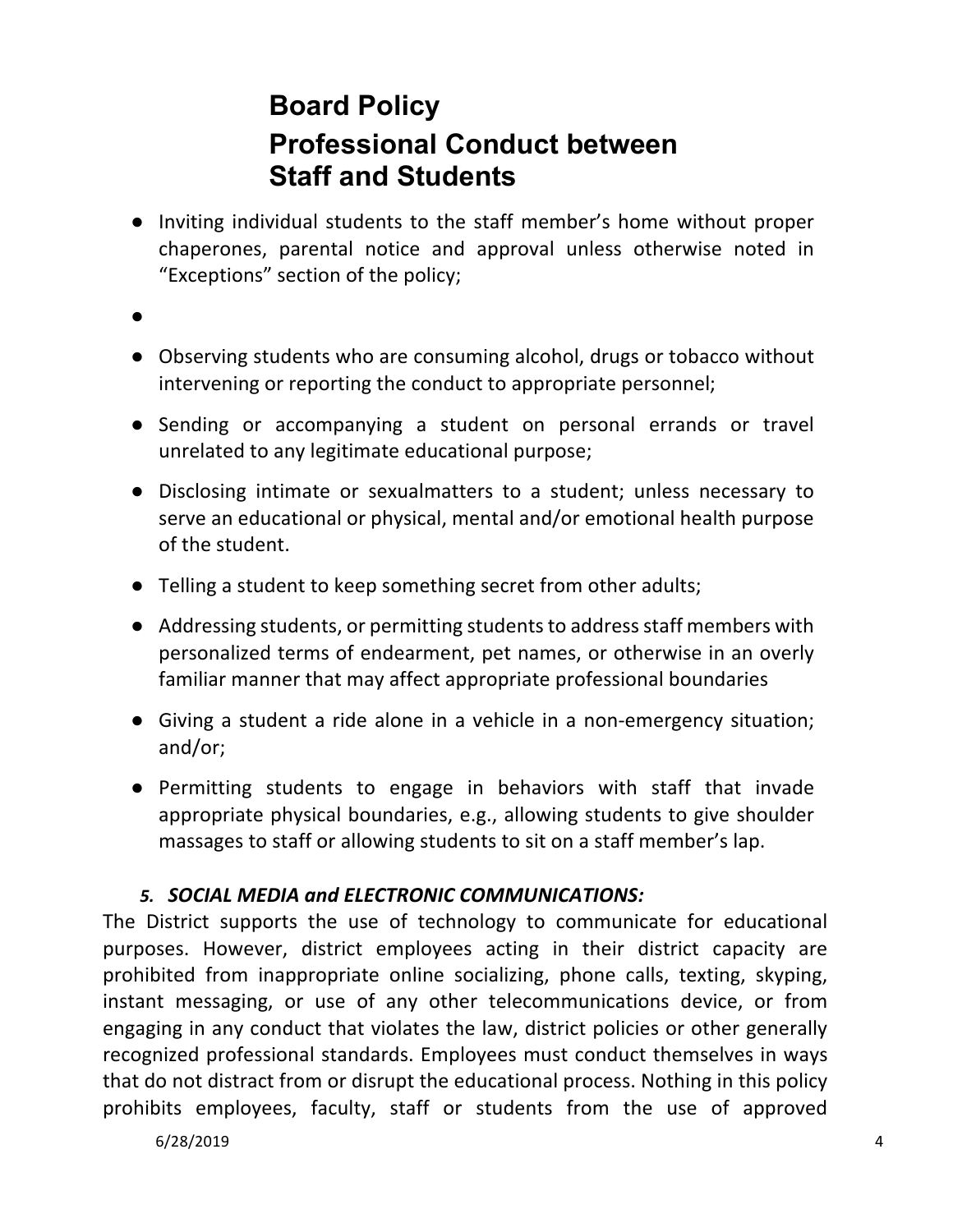educational websites if such sites are used solely for educational purposes.

As with all forms of communication, staff is expected to maintain professional boundaries with students when communicating via electronic communications and social media. All communication between staff and students must be for legitimate education-related purposes only and as transparent as possible. Staff shall not communicate with students, for any reason, through use of a medium, blog, or app (software or phone application)that is designed to eliminate all traces or records of the communication (*e.g.,* Snapchat). Staff should have no expectation of privacy when communicating to students, including on a social media platform (e.g. Facebook, Twitter).

District staff must maintain separate accounts for professional and personal social media use and may follow or accept requests to connect from current students, or non-staff former students, only through their professional social media presence established consistent with the requirements set forth in the Social Media Administrative Directive 8.60.045-AD

All communications with students must be through a PPS-provided email address or on District-approved social media platforms, as described in the District's Acceptable Use Policy (8.60.40) and Social Media Administrative Directive 8.60.045-AD. District staff are prohibited from communicating with current students through social media directly or through private messaging tools without both District approval and parental notice. Likewise, when communicating for professional purposes with other staff or community members, District staff must use their PPSprovided email address and other communication systems and may not use private messaging.

The use of group text messaging has become a convenient tool for coaches and other staff working with students to relay information. Staff shall use this method of communication only with both District approval and parental notice. Text messages to individual students shall contain only information with a legitimate educational purpose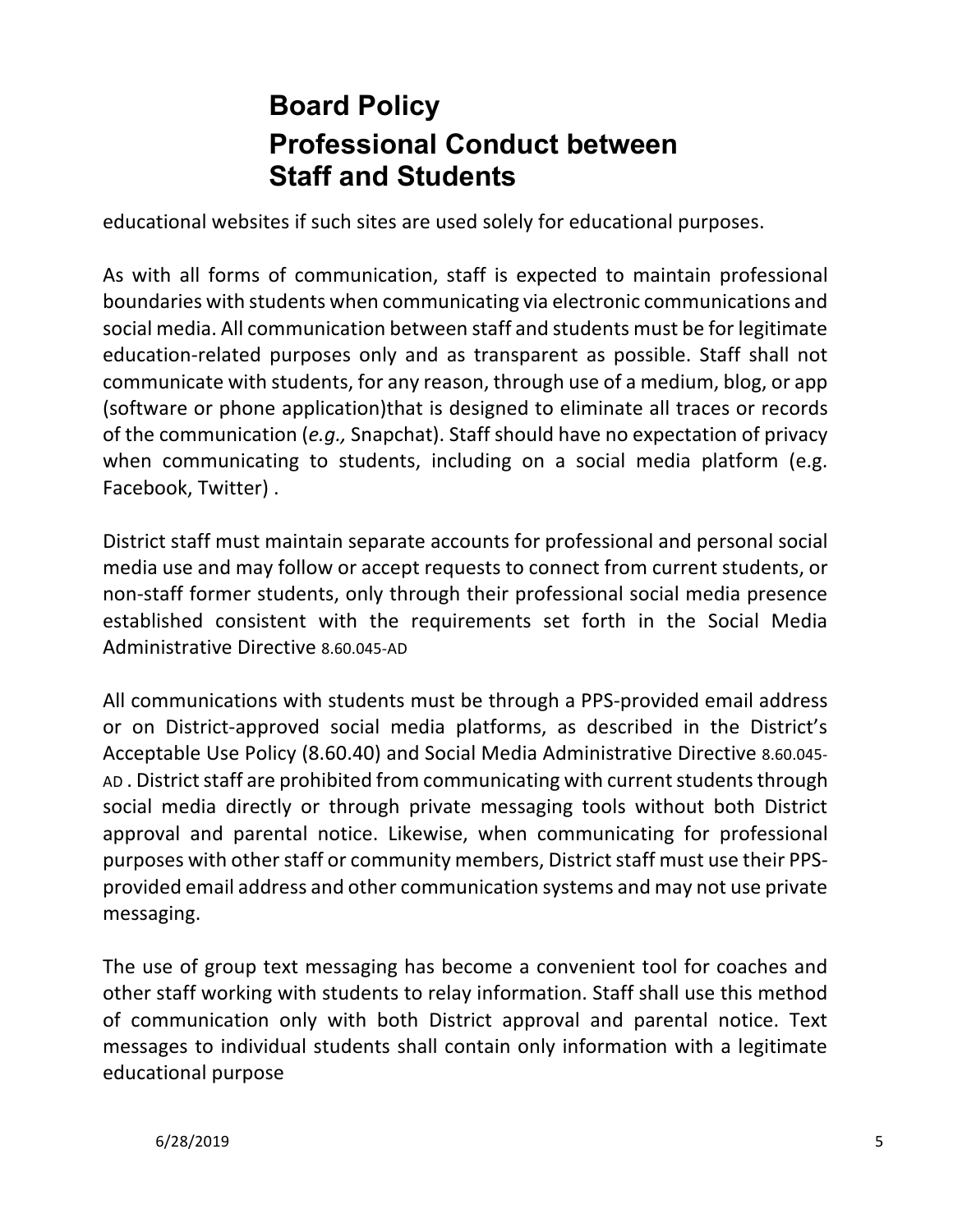#### *6. IN-PERSON INTERACTIONS*

#### ● One-on-one access to students:

There will be times when staff members are alone with students to discuss discipline or academic performance. When possible, staff should avoid one-on-one meetings with students out of the view of others and to take care to meet students in a public space, such as libraries or open classrooms, whenever possible. If this is not practical, staff members should meet in places observable by others, such as offices or classrooms with windows and unlocked, ajar doors. To maintain transparency, it is also good practice to let others know when and where meetings with a student will occur, e.g., giving notice of when students can come in for additional help.

### **• Overly personal communication with students:**

While connecting with students and building rapport is an important component to the staff-student relationship, staff should promote healthy relationships with all students. If a student initiates discussions about the student's personal or family problems, staff are expected to seek guidance from appropriate staff such as their principal or school counselors.

Unless in a counseling or similar position or for a legitimate educational purpose, staff should not encourage students to disclose to them significant details about their personal or family problems or relationships. We also recognize that forming a relationship with students is an important aspect of teaching; however, staff should not engage in these discussions with students when its purpose is to meet the staff's personal needs rather than the student's needs.

There are many times, however, when the request for personal information is for a legitimate educational purpose. For example, personal reflection, relationships, or experiences are often part of a journaling exercise, and this policy is not intended to interfere or impede with this type of educational activity.

Staff members are also expected to bring their concerns to their supervisor's attention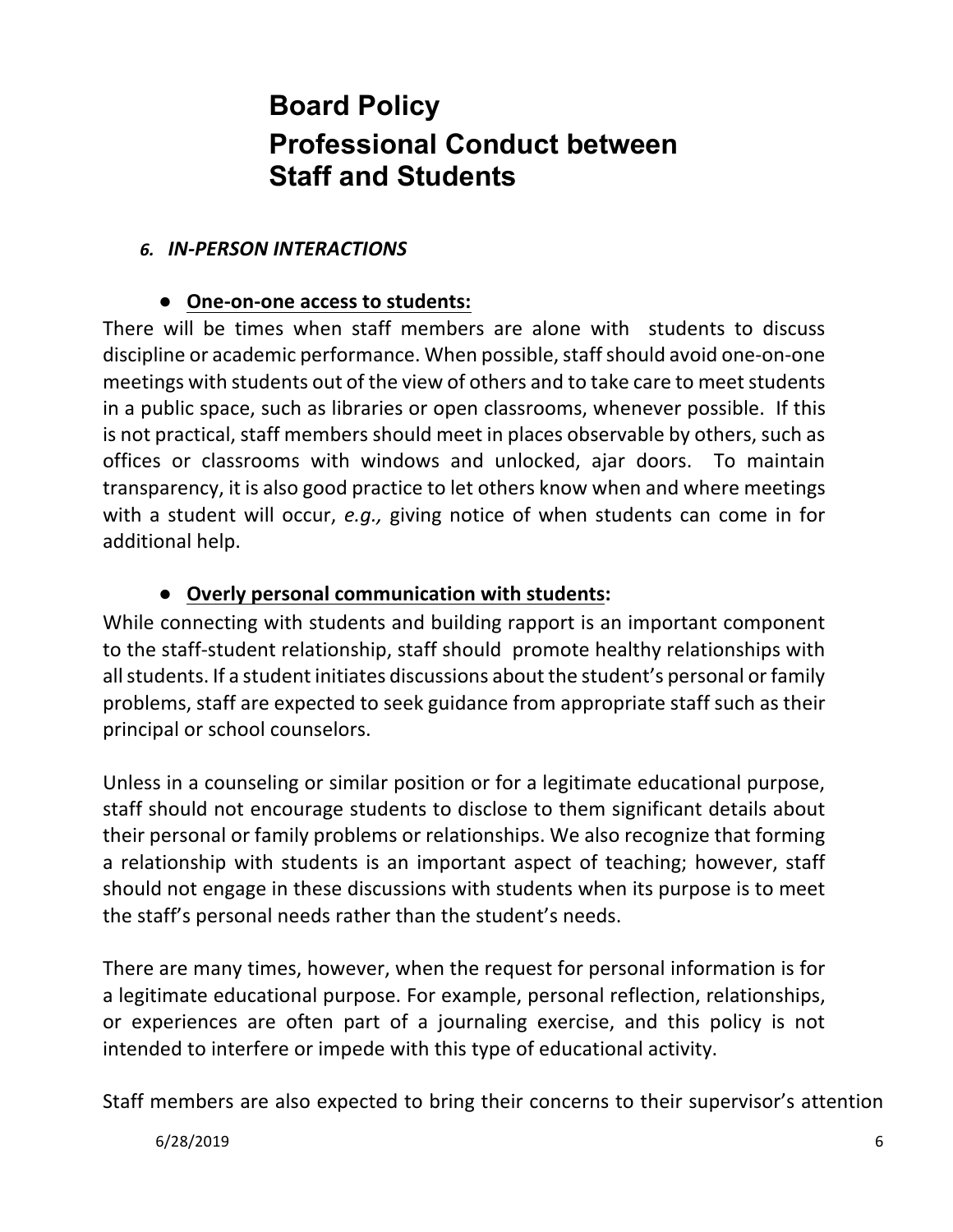when he/she has reason to believe a student is or may be becoming overly attached to or interested in them.

### ● **Traveling with or transporting students:**

Coaches, chaperones, and other staff should take care when transporting students to athletic events and other extracurricular activities. Staff needs to notify the District and the student's parent/guardian of the travel itinerary and may not transport students in a personal vehicle in a non-emergency situation without advance authorization by the District. (If an emergency situation arises that requires a staff member to transport a student without prior approval, the staff member shall alert a direct supervisor and the parent of the situation as soon as practicable.)

When traveling out of town, staff must follow the procedure outlined in the Field Trips Administrative Directive (6.50.011-AD). Staff is prohibited from entering a student's hotel room without another staff member or chaperone present, except in an emergency.

#### **•** Physical contact with students

Staff should not touch students or initiate any physical contact without a legitimate educational purpose. For example, staff should not initiate hugs, touch student's torso or hair, or pat buttocks. There are times when staff have a legitimate educational purpose to initiate physical contact with a student, and noninvasive contact, such as "high fives" or fist bumps to acknowledge a job well done, for instance, are fine. In other instances, staff members may be required to assist an injured student or a student with special needs who requires physical assistance. Likewise, staff members may need to touch a student's arms or hands to redirect them in an activity. Coaches, music teachers, and other instructors may have a need for physical contact as a method of instruction. Staff needs to be aware of a student's physical boundaries and limit physical contact to only that which is necessary for a legitimate educational purpose. Any physical redirection of students must be pursuant to the District's Physical Restraint and Seclusion procedures.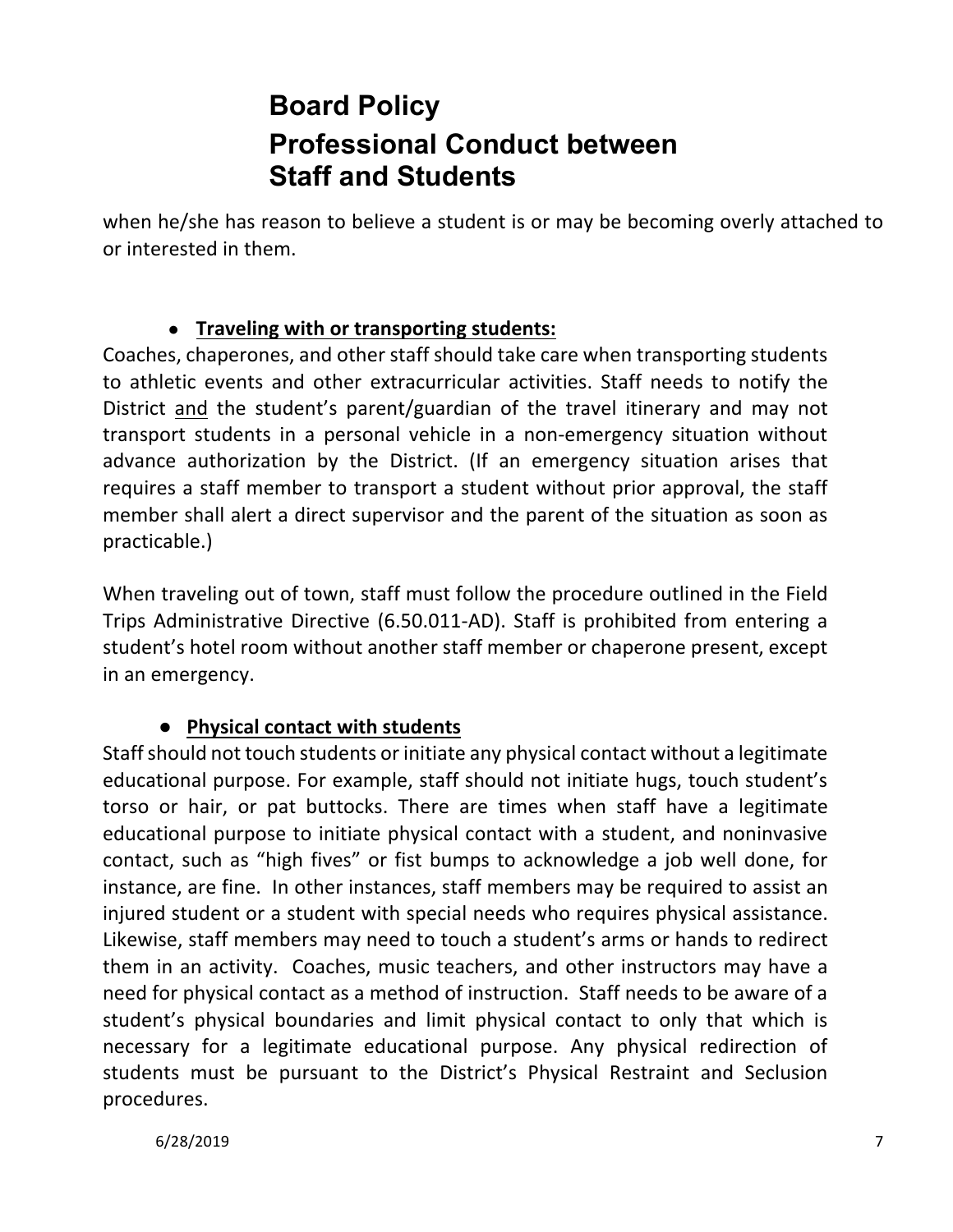### ● **Respecting student privacy:**

Staff must honor a student's physical and emotional boundaries unless the intrusion serves a legitimate educational purpose or is in response to an emergency. For example, staff members should not invade a student's privacy by entering a restroom when a student is present unless it falls within a staff member's regular job duties under an established written protocol or to use it for a legitimate and intended purpose.

### **7.** EXCEPTIONS

An emergency or a legitimate educational purpose may justify deviation from professional boundaries set out in this policy. Staff shall be prepared to articulate the reason for any deviation from the requirements of this policy and must demonstrate that an appropriate relationship was maintained with the student at all times. Staff must ensure that any deviation is narrowly tailored to the circumstances and must report the deviation to their supervisor within 24 hours.

Under no circumstance will an educational or other reason justify deviation from the "Romantic and Sexual Relationships" section of this policy.

There may be circumstances where there is an appropriate pre-existing personal relationship between staff and a student's family that exists independently of the staff member's position with the District (e.g., when their children are friends). This policy is not intended to interfere with such relationships or to limit activities that are normally consistent with such relationships. Staff are strongly encouraged to maintain professional boundaries appropriate to the nature of the activity.

It is understood that staff may be involved in other roles in the community through civic, religious, athletic, scouting, private tutoring, or other organizations and programs whose participants may include District students. This policy is not intended to interfere with or restrict a staff member's ability to serve in those roles; however, staff are strongly encouraged to maintain professional boundaries appropriate to the nature of the activity with regard to all youth with whom they interact in the course of their community involvement.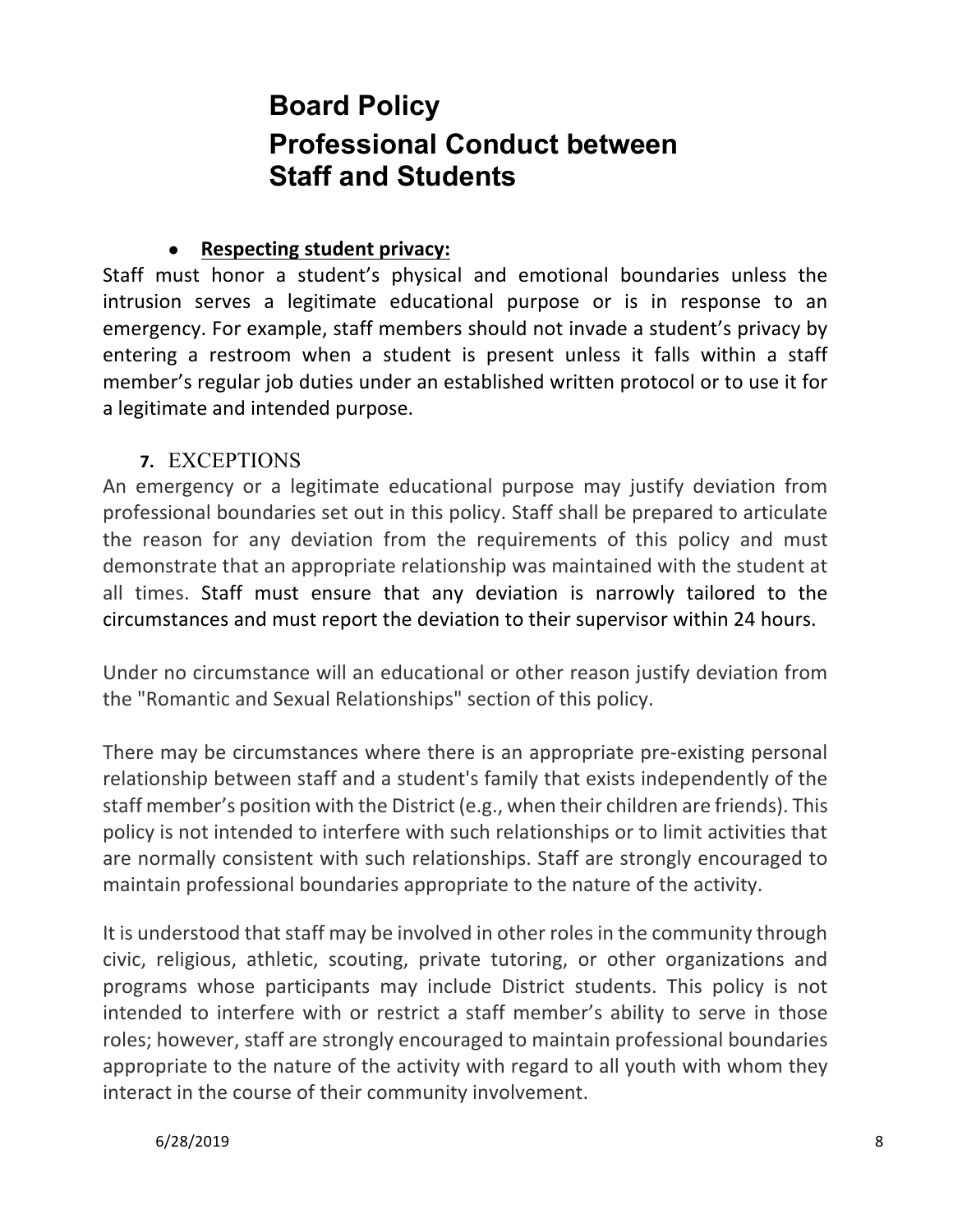#### **8. DUTY TO REPORT POSSIBLE VIOLATIONS**

Staff shall discuss issues with their building administrator or supervisor whenever they suspect or are unsure whether their conduct, or the conduct of other staff, is inappropriate or constitutes a violation of this policy. If the staff member is dissatisfied with the response of the building administrator or supervisor, he/she may bring it to the attention of the Chief of Human Resources. If the alleged behavior deals with harassment, intimidation, or bullying, the process in Policy No-----------. should be followed. The district will investigate anonymous complaints to the best of its ability.

Additionally, any staff member who has reasonable cause to believe that another staff member has engaged in sexual abuse with a student must fulfill the mandatory reporting requirements to the Department of Human Services.

Employees whose conduct violates this policy or who fail to report violations of this policy, may face discipline and/or termination, consistent with the district's policies, acceptable use agreement and collective bargaining agreements, as applicable.

Violations of this policy by volunteers or contracted service providers may result in a prohibition from working or serving in school programs, trespass, or contract cancellation. The District shall notify law enforcement of any potentially unlawful conduct, as appropriate.

#### Student/Parent and Guardian Reporting

Students and/or parents/guardians are strongly encouraged to notify the principal or other appropriate administrator if they believe a staff member may be engaging in conduct that violates this policy.

#### **9. CONFIDENTIALITY AND NON-RETALIATION**

Reporting staff members are specifically advised of the following:

1. Reporting staff members are neither permitted nor responsible for investigating whether the conduct is inappropriate;